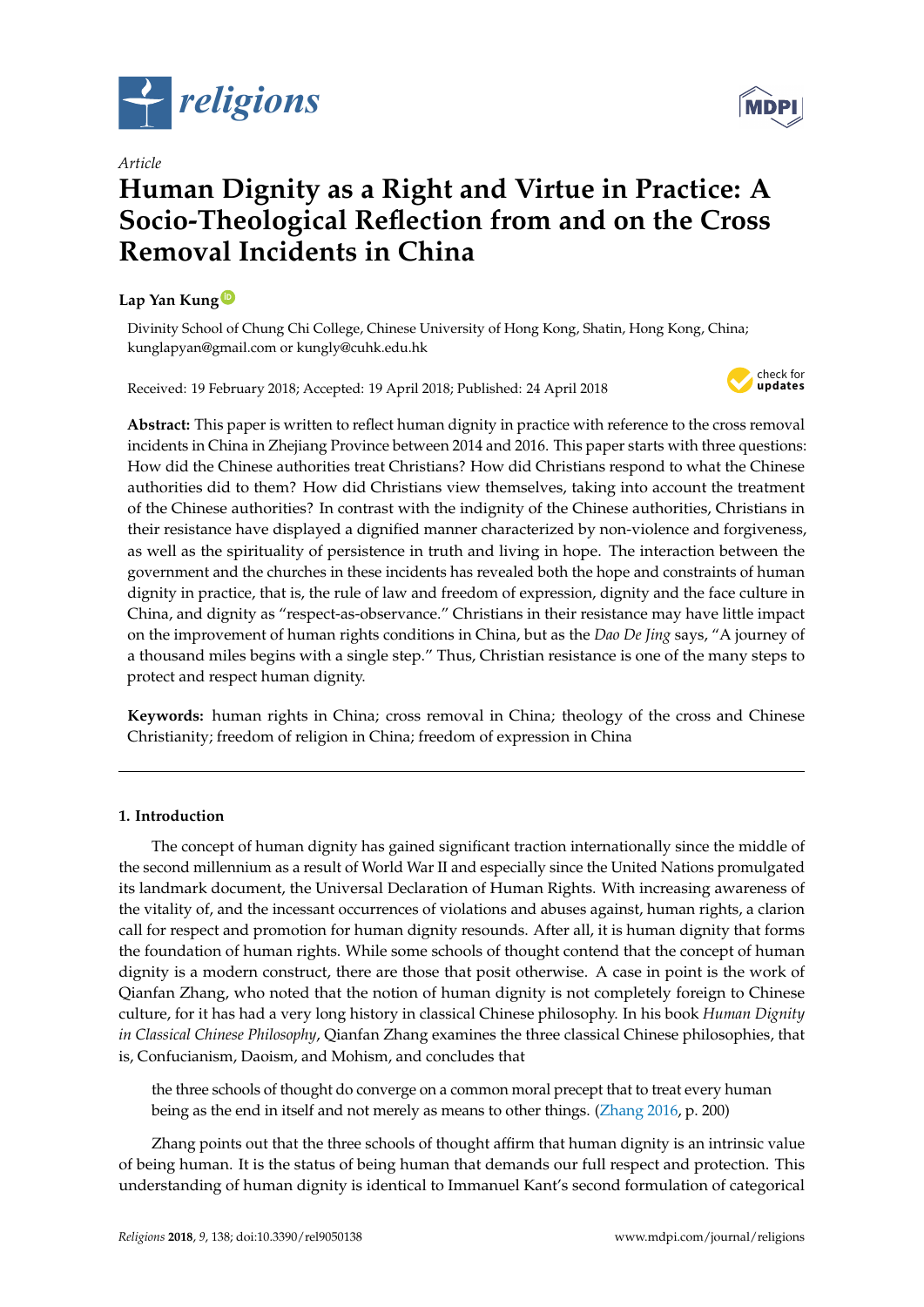imperative, that is, treating humanity as an end in itself. This concept leads to justice-based rights and principles. Moreover, Zhang indicates that these three classical Chinese philosophies, especially Confucianism, consider that the notion of human dignity is reflected in one's dignified manner or bearing [\(Zhang](#page-15-0) [2016,](#page-15-0) pp. 56–58). Human dignity thus is the expression of a sublime disposition: dignity as virtue. These two dimensions of human dignity as a right and virtue are distinct but related. Human dignity as a right is not earned but rather signifies respect-as-respectfulness. However, human dignity as a virtue makes life flourish and signifies respect-as-observance.

In this paper, we intend to investigate human dignity as a right and virtue in practice with reference to a traumatic series of events, namely the forced removal of rooftop crosses from church buildings in China's Zhejiang Province since early 2014. This paper will explore the three dimensions of human dignity in practice by specifically addressing three sets of questions: First, how do the Chinese authorities treat Christians? What do the Chinese authorities take away from Christians when they remove the crosses from their churches? Second, how do Christians respond to what the Chinese authorities have done to them? What kind of conduct towards the Chinese authorities would be allowed so that Christians can protect their rights? Third, how do Christians see themselves? What kind of life should they have in order to avoid humiliation and live a dignified life? Finally, we will correlate the findings from these three questions to a general enquiry of human dignity in practice in China. Apart from a literature review, this paper also employs fieldwork and interviews.

## **2. The Cross Removal Campaign**

In early 2014, the Chinese authorities began a campaign to demolish crosses on the rooftops of churches in Zhejiang Province [\(Cook](#page-15-1) [2017,](#page-15-1) pp. 43–65). There is no accurate record of the number of affected churches, but it is estimated that the number is about  $1500<sup>1</sup>$  Most affected churches are found not in the cities but in towns and villages. Apart from the removal of crosses, around 20 churches were completely demolished. One significant case is the total demolition of Sanjiang Church in April 2014. Considering that it took 12 years and 30 million yuan (\$5 million) to build the Sanjiang Church, the church's size significantly increased up to 10,000 square meters and took up a space four to five times larger than the approved size. It is interesting to note, however, that while the Sanjiang Church was appraised as a model project by the local authorities, it was still demolished by the government. The affected churches are mostly members of the Three-Self Patriotic Movement (TSPM, an approved Protestant organization), Catholic churches, and a few house churches (most house churches have their buildings in Leqing). Though the demolition campaign has been relatively quiet since April 2016, it has not come to a complete stop. At the time of writing, there are still some incidents of demolition activities that have been ongoing in other provinces, such as in Jiangxi, Shanxi, and Henan.<sup>2</sup> The government explains that the demolitions being conducted are all part of the government's intent to implement the policy of "Three Rectifications and One Demolition" (hereafter referred to as TROD) that was endorsed in December 2012 by the Zhejiang provincial government, which aims to address the increasing number of illegal constructions.<sup>3</sup> The government further clarifies that a construction can be considered as an illegal construction when the "construction is without approval and construction is beyond the size of approval." Religious buildings, according to the government, would be affected only if they were involved in illegal construction. It is true that some churches are involved in illegal construction, but it would be a discriminating act to demolish such illegal constructions without making a critical review of the extremely cumbersome existing procedures for church construction.

<sup>1</sup> <https://cn.nytimes.com/china/20160523/c23chinacross/zh-hant/> (accessed on 10 March 2018); [https://docs.google.com/](https://docs.google.com/document/d/1bx5XNC-WEt7EJ0zwpmvkrcPjeUbqCTEMFyqbeJINvmE/edit) [document/d/1bx5XNC-WEt7EJ0zwpmvkrcPjeUbqCTEMFyqbeJINvmE/edit](https://docs.google.com/document/d/1bx5XNC-WEt7EJ0zwpmvkrcPjeUbqCTEMFyqbeJINvmE/edit) (accessed on 10 March 2018), it has a list of affected churches.

<sup>2</sup> <http://www.rfa.org/cantonese/news/church-08042017093029.html?encoding=traditional> (accessed on 10 March 2018).

<sup>3</sup> <http://www.chinaaid.org/2014/04/exclusive-china-aid-receives-internal.html> (accessed on 10 March 2018).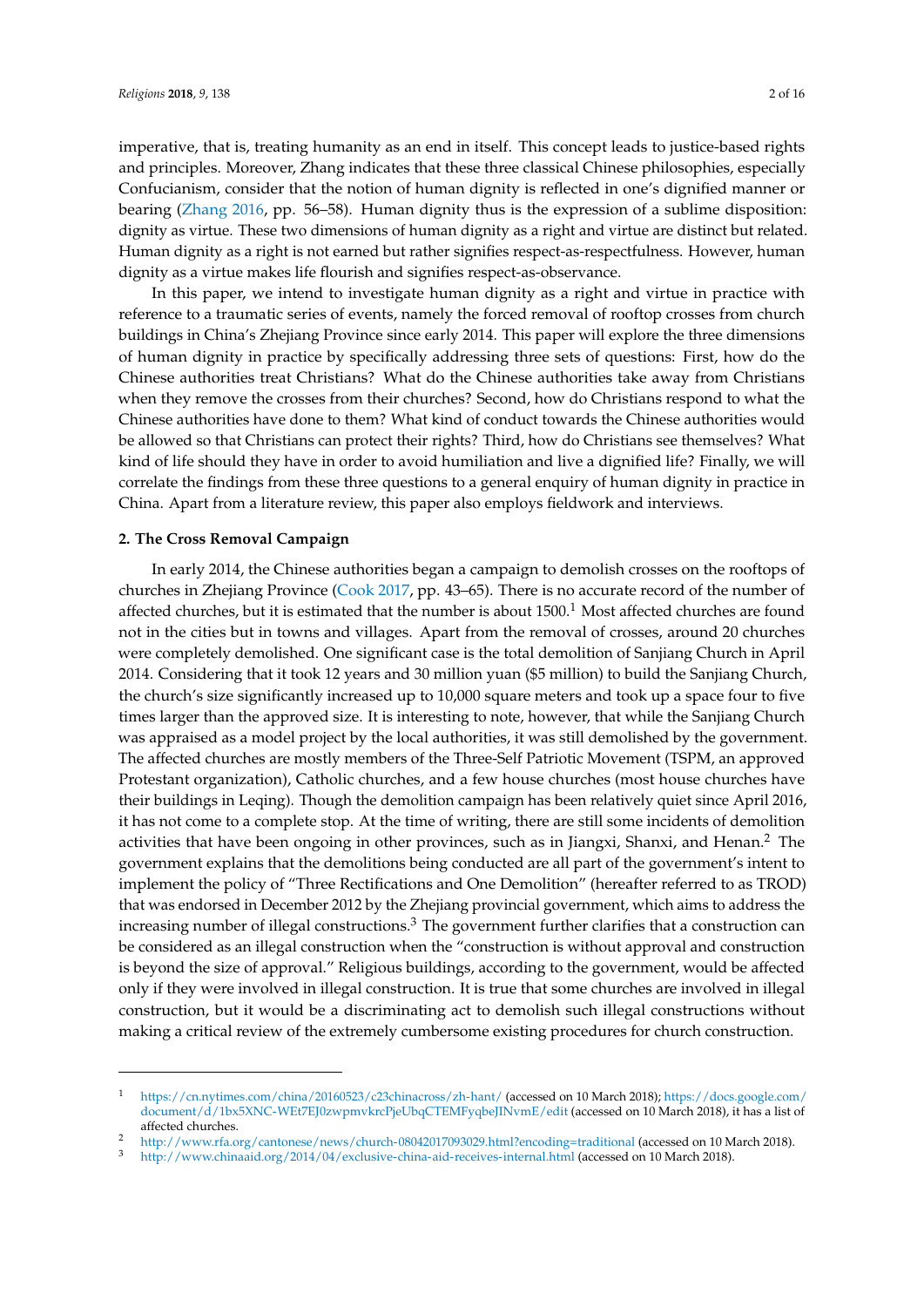Although the TROD was initially implemented in Zhejiang Province and not nationwide, some argue that this is proof that there has been no fundamental change of the government's policy in relation to religion. It was not obvious at the time of the introduction of the TROD, but in the subsequent years it became more obvious that the TROD has a political agenda. The introduction of the program of "Five Entries and Five Transformations" in late  $2015<sup>4</sup>$  cross removals in other provinces since 2016, and the introduction of the "Revised Regulations of Religious Affairs" in September 2017 convinced us that what happened in Zhejiang Province was a test case for future tightening of religious activities and policy by the government. Apart from the increasing number of illegal constructions being cited as a reason for the implementation of the TROD, another reason being considered is the active religious activities in Wenzhou County. Wenzhou County is known as "China's Jerusalem" among Chinese Christians, because it has a high concentration of churches and Christians. It was observed that the severe cross removal campaign was carried out as a reaction to a complaint expressed by Xia Baolong, the secretary of Zhejiang Province, as to how a communist country could have so many crosses, which is for him nothing but humiliating to the Chinese Communist Party.<sup>5</sup> In addition, the church, Xia Baolong contends, represents foreign beliefs, and is a sign of foreign imperialism [\(Wang](#page-15-2) [2017,](#page-15-2) p. 795). Nevertheless, it is important to note that the TROD has been more devastating to folk religious sites that are labeled as an expression of superstition than to Christian churches [\(Ying](#page-15-3) [2016,](#page-15-3) p. 29). Thus, it may be argued that Christianity is not solely targeted, but rather religion as a whole.

There are two more important reasons causing the cross removals. First, there is a "holy" tie between the Christian business people and local cadres in Wenzhou County. Without the "one eye open, one eye blind" unwritten policy of local cadres, Christians would have been unable to build the unapproved churches. The "holy" cooperation between the Christian business people and local cadres in Wenzhou County is not a secret. In fact, a number of local cadres are Christians, and some Christian business people are members of the Chinese Communist Party. There is therefore a reciprocity of benefits between the churches and the local government, which has received both material and non-material benefits from churches. Furthermore, the boss Christians in Wenzhou County liaise skillfully with the local government in order to promote their faith. Cao Nanlai comments that the boss Christians are "economically powerful, politically connected, and moralizing Christian entrepreneurs" [\(Cao](#page-15-4) [2011,](#page-15-4) pp. 33–35). This explains the reason why the demolition order came from the provincial government with the support of the central government and not from the local government. Cao succinctly opines that

the current campaign, in my view, is a measure adopted by the central government to strengthen local control and reshape local political-economic order in the context of the party-building work and high profile commitment to combat corruption. [\(Cao](#page-15-5) [2017,](#page-15-5) p. 36)

A second reason for the removal of crosses is that some rooftop crosses may be structurally dangerous, and the crosses in some areas may not look nice. However, all of these reasons do not justify such a large-scale demolition. Since most affected churches are found in towns and villages, we suggest that the government intends to have tighter control of towns and villages. Traditionally, people in towns and villages have strong blood ties, and the government hardly controls them. The uncontrollable towns and villages can therefore be seen as a threat to the government. A recent example is Wukan village's protests in 2011 and 2016. In short, the conflict between the residents of Wukan village and the

<sup>4</sup> "The five entries consist of: government policies and statutes enter the church; health care activities enter the church; popular science and culture enter the church, assisting and helping the poor enter the church, and harmonious construction enters the church. The five transformations refer to localizing religion, standardizing management, indigenizing theology, making finances public, and co-opting the Christian teachings". [http://www.chinaaid.org/2015/12/china-change-second](http://www.chinaaid.org/2015/12/china-change-second-interview-with.html)[interview-with.html](http://www.chinaaid.org/2015/12/china-change-second-interview-with.html) (accessed on 10 March 2018).

<sup>5</sup> <http://www.chinaaid.org/2015/12/china-change-second-interview-with.html> (accessed on 10 March 2018). It is interesting to note that Xia Baolong was elected vice chairperson of the 13th National Committee of the Chinese People's Political Consultative Conference (CPPCC) on 14 March 2018.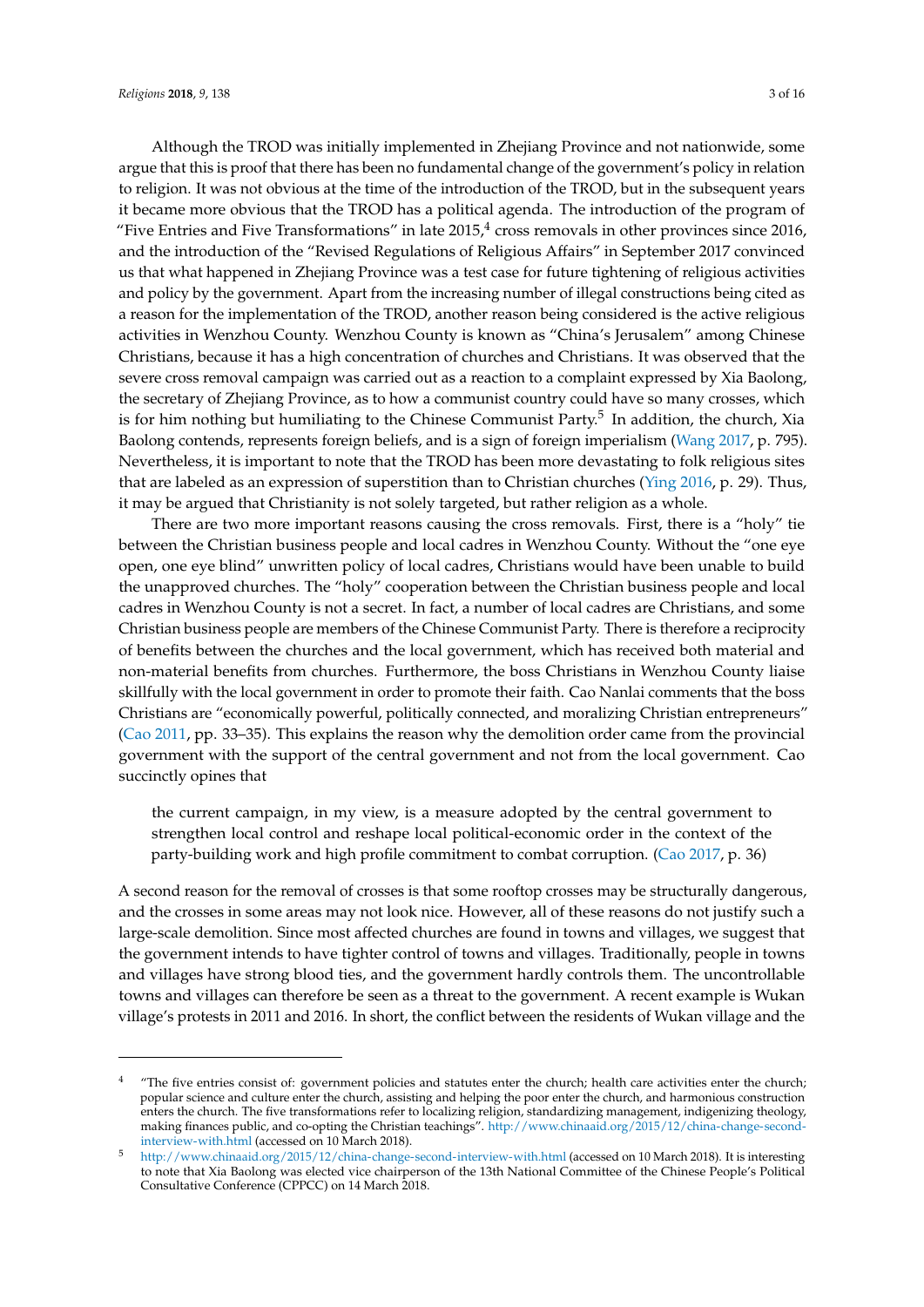local government was due to the corruption of government officials. What concerned the government most, however, was that the village chief showed more loyalty to blood tie relationships than to the government.<sup>6</sup> This was a signal that the village was reaching outside the government's control. Furthermore, one of the characteristics of some towns and villages in Wenzhou County is that the location and the size of church buildings in Wenzhou County reflects their centrality in the life of the people. The demolition of the crosses served to destabilize the centrality of Christianity in the life of the people because, after the cross removals, the government established a Center of the People or Hall of Culture in towns and villages to replace the role of churches in the villages' life. Thus, the TROD is not simply intended to target illegal construction, but has a very strong political agenda. This explains the reason why the government makes no concession to local churches' grievances and appeals.

Have the actions of the government successfully destroyed dignity among Christians? This has to be determined and commented upon from the victims' responses. This does not mean that the oppressors would not be condemned if the victims do not feel badly about what the oppressors have done to them. Rather, the concept of dignity as a right means that no matter how serious a violation is committed against an individual, that person must not be deprived of dignity. Ironically, virtues expressed by victims have manifested a dignified life in which the indignity of the oppressors is revealed. This will be examined in the following sections.

## **3. Protecting Dignity**

Some Christians are inclined to see the TROD incident as an opportunity for them to grow spiritually. Some even consider the incident to be God's punishment for the arrogance of churches that focus too much on buildings rather than their spiritual life. Repentance is the first word, not resistance. They argue that the core of the Christian faith is not outer freedom, but Christian living expressed in fellowship, worship, and prayer. This spiritual freedom would not deteriorate even without the outer freedom. They finally conclude that, to a certain extent, the cross removal incidents revealed the spiritual weakness of the churches. An emphasis on inner freedom is an invaluable lesson that the Christian community had learned and developed during the hard times of the Cultural Revolution (1966–1976). During this period, no religious activities were allowed, and Christians were sent to re-education camps. All these adversities did not destroy the faith of Christians. Ironically, their endurance in suffering has become a prevailing source for the rapid growth of churches in China after the Open Door Policy in 1978. There is truth in this emphasis. Tertullian said, "The blood of the martyrs is the seed of the Church." Yet, Christian inner freedom should not be understood as a justification of attacks on freedom of religion. Protecting dignity through resistance is not less spiritual than endurance in suffering, and this is something that the churches in China should learn. More importantly, Christian inner freedom should be transformed to an unconditional commitment to the welfare of people. In the following, we will focus on Christian resistance in light of the cross removal incidents.

Although the affected churches are in different locations, we confined our research to Wenzhou city. Not all churches in Wenzhou city have been affected by the TROD. It is estimated that the affected number is about 15–20%. Protestant churches in Wenzhou city are divided into six dioceses, and there are about 150–170 churches in total. All dioceses issued statements in response to the forced removal of crosses.<sup>7</sup> For instance, the statement released by the Diocese of Pingyang Wanquan stated that

- 1. We hold prayer and fasting meetings;
- 2. We organize all churches to have regular church services;

<sup>6</sup> <http://www.bbc.com/news/world-asia-china-37346540> (accessed on 10 March 2018); [http://www.scmp.com/news/](http://www.scmp.com/news/china/policies-politics/article/2058588/dream-has-been-killed-chinas-democracy-village) [china/policies-politics/article/2058588/dream-has-been-killed-chinas-democracy-village](http://www.scmp.com/news/china/policies-politics/article/2058588/dream-has-been-killed-chinas-democracy-village) (accessed on 10 March 2018).

<sup>7</sup> <https://chinachange.org/2015/08/07/christian-sentiment-in-zhejiang-against-cross-removal-three-statements/> (accessed on 10 March 2018).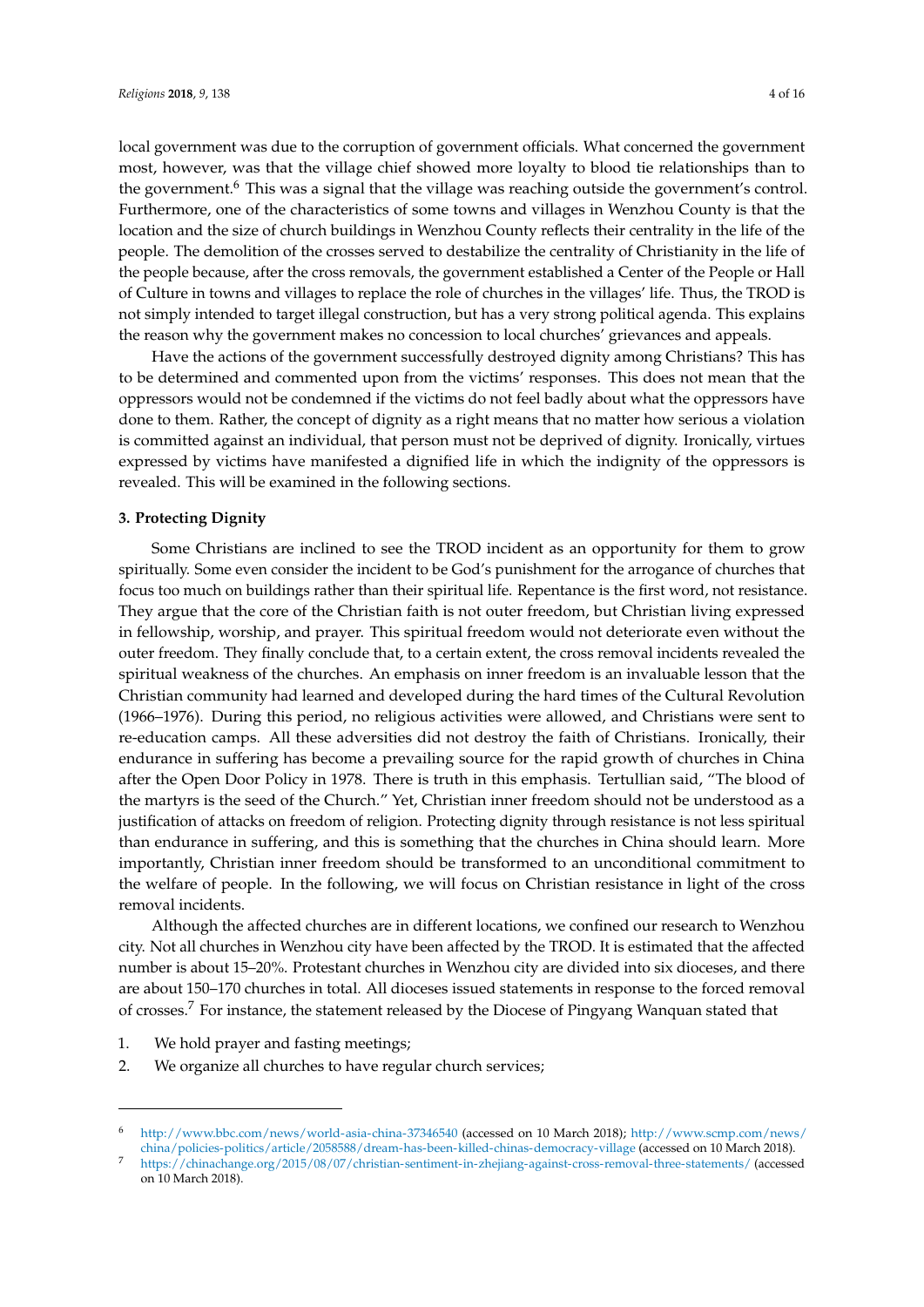- 3. We employ lawyers for *weiquan*;
- 4. We make a trip to Beijing for *shangfang*;
- 5. We cooperate with other churches;
- 6. We rebuild the crosses if they are demolished;
- 7. We rely on God in solidarity, mutual service, and bearing the yoke of Christ.

Holding regular church services and prayer meetings was not only intended to meet religious needs, but also a strategy to ensure that members were stationed at the church most of the time in order to stop cross removals from taking place. The practice of *shangfang* (petition to the central government) reflected that their negotiation with the local government was futile, and the practice of *weiquan* reflected that they considered the cross removal itself to be unlawful and unconstitutional. The resistance of the churches reflected that the existing channels to communicate with the government were no longer able to address their concerns.

Apart from issuing statements, churches organized day and night patrols to protect church buildings from being attacked. Some Christians tied themselves up with the crosses and went on hunger strike. Some rebuilt the crosses when the crosses were removed. For instance, Wuxi Church in Yongxi Diocese rebuilt the cross on 22 August 2015, and invited other churches to come and celebrate. Some, such as Shuangcun Church, stood the removed crosses up in gardens or in front of churches as a form of protest. Some, such as Shatantou Church, painted crosses on the walls in order to show that the cross was never demolished. Some set up a monument to record how the demolition of the cross took place. This form of protest was employed by Xianqiao Church in Pingyang Diocese, but the monument was forcefully demolished. Some arranged Sunday school classes to be held around the demolished crosses in order to teach younger generations about the event. One favorite biblical story was the story of Daniel in the lions' den. This is about the virtue of courage, non-compliance, endurance, and keeping faith in God. Some unaffected churches joined the affected churches in solidarity to protect their churches. They used different forms of media to spread the news locally as well as internationally in order to put pressure on the government. They held rallies to protest against the cross removals. All of these responses were non-violent. In order to counter the resistance, many pastors and members of the laity were summoned by police for interrogation. Some were beaten, detained for several months and even longer, or imprisoned for different reasons. Apart from these illegal reactions, the police threatened the protestors that their families would be affected if they continued to protest.

A spirit of martyrdom was gradually stirred up and developed among Christians. On 24 July 2015, a prayer letter was circulated among Christians with the heading "We are for the Faith." This phrase was first used by Wang Mingdao, dean of the house churches, to stand against the intervention of the government into his church in the 1950s.<sup>8</sup> This phrase not only expresses standing firm in one's faith but also signifies a firm non-compliant attitude toward the government.

The responses of the churches reflected that the act of demolishing the crosses has challenged the baseline of Christian existence. The baseline of existence is about dignity. Dignity is something that must not be traded off for anything. The cross itself has carried such a value among Christians. It is true that the Christian faith would not be destroyed by the cross removal incidents, but the act of removing crosses represents the humiliation of Christians.

#### **4. Protecting Dignity and Rights Defense (***Weiquan***)**

One significant issue in Christian resistance is their association with the *Weiquan* Movement. *Weiquan* literally translates as a defense of rights. It is a broadly based social phenomenon involving all social strata throughout China to assert human rights through individual and collective litigations, petitions, campaigns, and protests [\(Benney](#page-15-6) [2013\)](#page-15-6). *Weiquan* is fundamentally about human rights, but it

<sup>8</sup> He was imprisoned for his faith from 1955 to 1980. <http://www.bdcconline.net/en/stories/w/wang-mingdao.php> (accessed on 10 March 2018).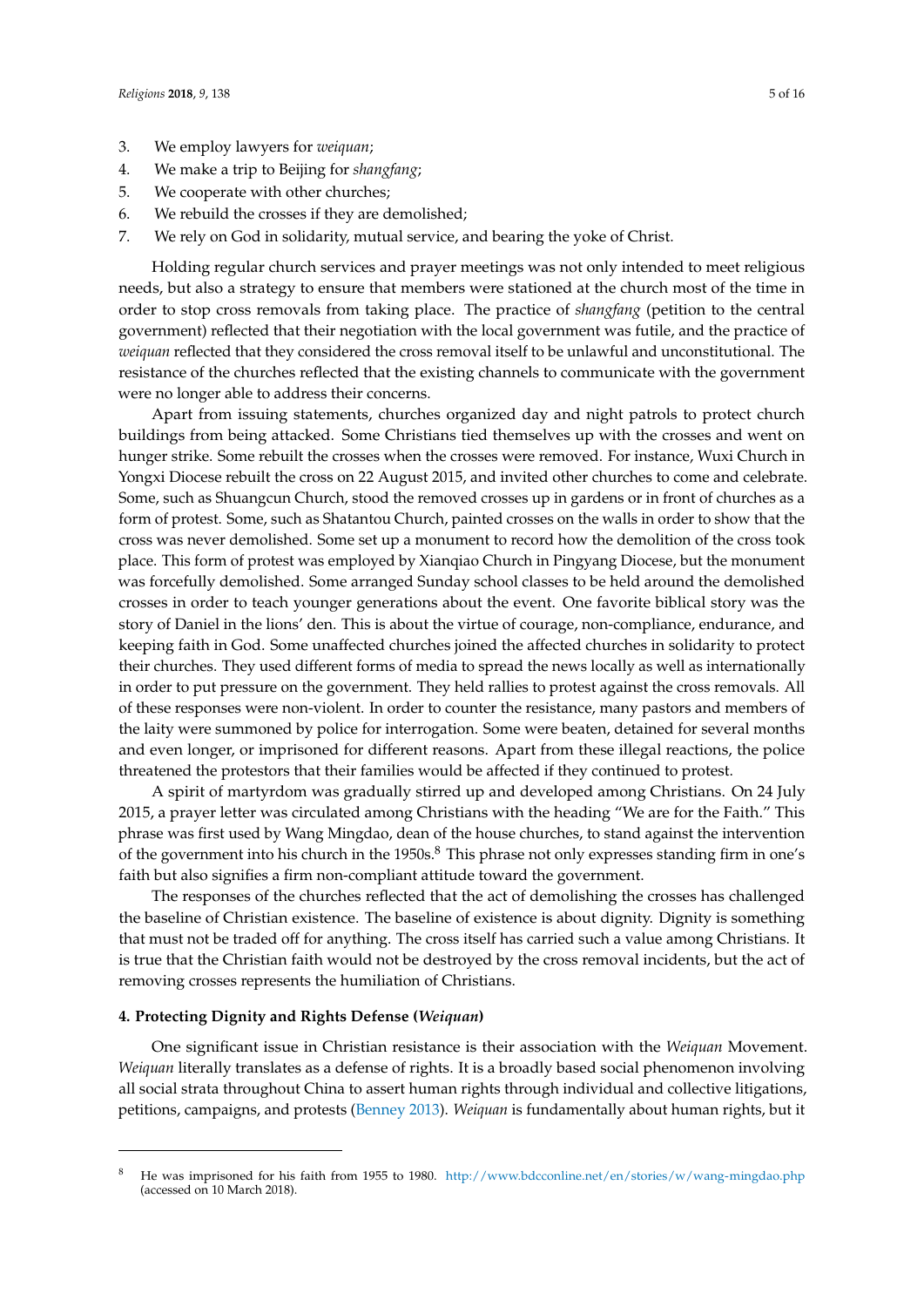does not address human rights directly since it is aware of the political sensitivity of the issue of human rights in China. The features of *weiquan* are that, first, it uses the law to challenge the authorities and their officials in order to push the regime to live up to the promises of its policies and laws. Second, ordinary citizens have become more aware of their constitutional rights, so when those rights violated by the corruption of local officials they are more willing to speak up. Third, *weiquan* accepts the legitimacy of the existing political system, while the democracy movement does not [\(Hung](#page-15-7) [2010\)](#page-15-7). Even though *weiquan* is non-violent and is carried out within the boundary of law and order, the authorities still feel uncomfortable and consider it as a possible threat since it has the potential to develop into a nationwide social movement. A recent and significant event occurred on 9 July 2015, when the police arrested more than 300 people related to the *Weiquan* Movement from 25 provinces. This was called the 709 crackdown, and it was a huge blow to the *Weiquan* Movement.<sup>9</sup>

The *Weiquan* Movement is not new to churches, not only because a number of lawyers in the *Weiquan* Movement are Christians, but also because some non-registered churches (house churches) are engaged in *weiquan* to defend their rights. A small booklet entitled the *Weiquan Handbook for Churches* was published in 2006. However, in the past, churches under the TSPM had no connection with *weiquan*, because the TSPM is a government-recognized institution. The cross removal incident thus changed the relationship between *weiquan* and the churches under the TSPM.

Some affected churches contacted Zhang Kai, a Christian lawyer committed to *weiquan*. <sup>10</sup> He and other lawyers took the initiative to form the Lawyers for the Protection of the Cross on 14 July 2015, and provided legal advice to the affected churches. Furthermore, Zhang Kai and his team published a small book for the affected churches entitled *A Handbook of Weiquang and the Cross*. He advised the affected churches to take a progressive response instead of a defensive response. He said,

If more than 10 churches in your town are not able to resist the cross removal campaign, how can you expect a town with one church only to resist it?<sup>11</sup>

Slightly more than 100 churches employed him to be their representative. He made four petitions on behalf of these churches:

- 1. To request compensation for the damage caused to the churches by the government;
- 2. To accuse the government of blocking electricity and water supplies to the churches;
- 3. To file a lawsuit against the announcement of the demolition of illegal constructions;
- 4. To request an open hearing of the involved government officials.<sup>12</sup>

However, most churches preferred to be spectators. First, *weiquan*, in whatever sense, was too radical and political for them. This was not only due to the theological position of church–state relations but also a result of sociopolitical arrangements, for churches were trained not to be engaged in public life. Second, they considered that *weiquan* would not bring them justice, but paradoxically would bring them further damage. In other words, they had unreservedly accepted the realpolitik as an unchallenged reality. Third, they accused some *weiquan* lawyers of taking advantage of the case of religious freedom for their own agenda, namely, an opportunity to express their opposition to the government.

On 23 August 2015, a few days before Zhang Kai was scheduled to meet with the U.S. ambassador-at-large concerning international religious freedom, David Saperstein, Zhang Kai, and his two assistants, Lui Peng and Fang Xianrui, were held in custody by the government. On 23 March

Ibid.

<sup>9</sup> <http://www.chrlawyers.hk/sites/default/files/booklet-b-content-english-output.pdf> (accessed on 10 March 2018).

<sup>10</sup> There is a substantial proportion of Christian *weiquan* lawyers. They are motivated by their Christian beliefs to fight for equality, fairness, and justice. See [\(Wielander](#page-15-8) [2009\)](#page-15-8), "Bridging the Gap? Intellectual House Church Activities in Beijing and Their Potential Role in China's Democratization", *The Journal of Contemporary China* 18: 849–64.

<sup>11</sup> <https://theinitium.com/article/20150901-mainland-wenzhou-church-protest/> (accessed on 10 March 2018).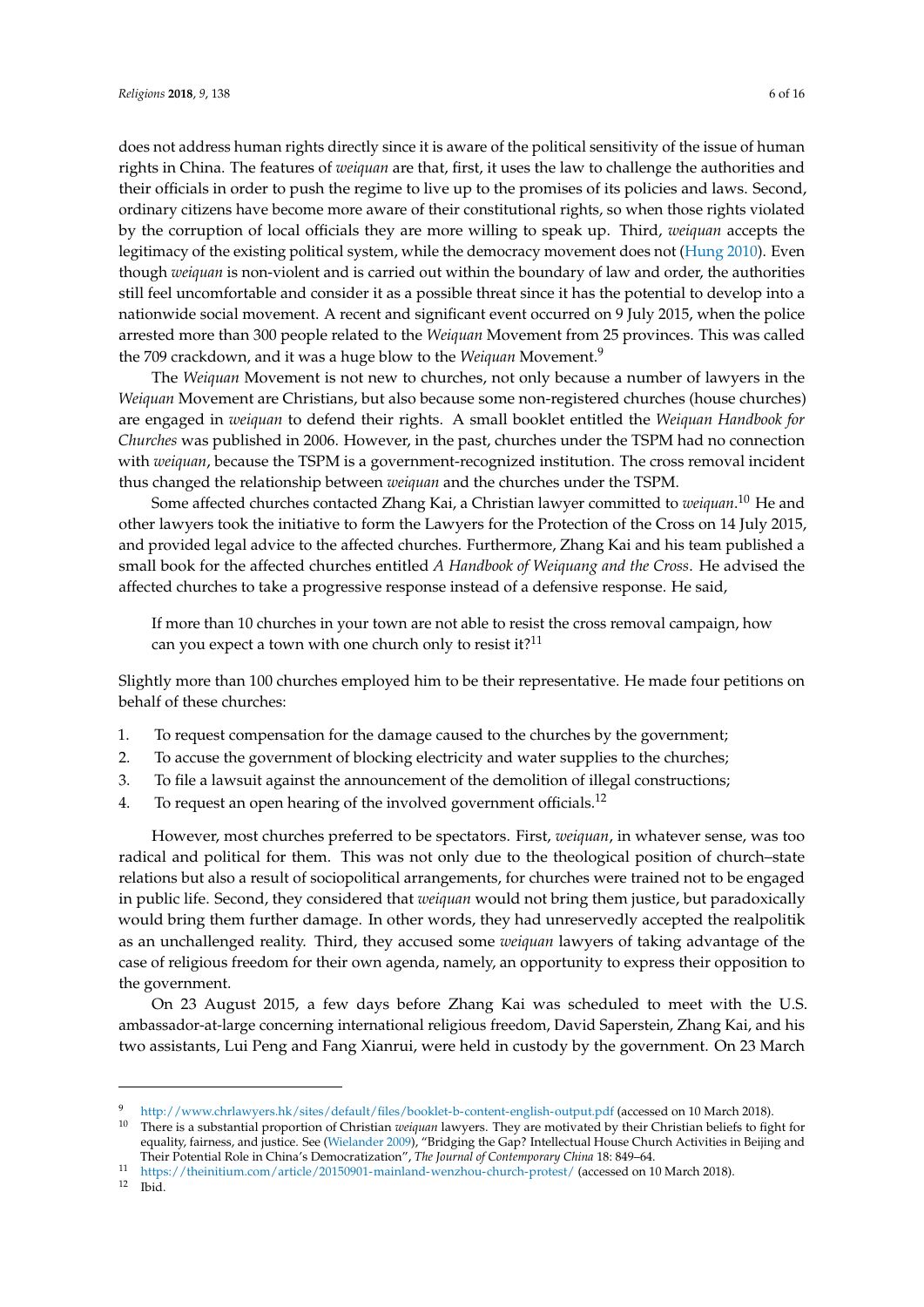2016, Zhang Kai was released after he made a televised confession of his wrongdoings on the issue of the cross removals. He admitted that he was endangering state secrets, collecting money from foreign organizations, and gathering a crowd to disturb pubic order.<sup>13</sup> Since then, Zhang Kai has no longer been involved in *weiquan* for the affected churches. His retreat from this issue has left churches without legal support, but this has not stopped them from continuing different forms of *weiquan* and *shangfang* to protect Christian dignity and their rights.

Yang Fenggang comments that the resistance of Wenzhou churches is a sign of churches moving from accommodation to and cooperation with the government to resistance to and even confrontation with the government [\(Yang](#page-15-9) [2017,](#page-15-9) p. 87). It must be noted, however, that only a minority of the affected churches took a relatively active role in the resistance. Most churches chose to be passive. Apart from the reasons mentioned above, some church leaders are businesspeople, which is very common in Wenzhou, and they are afraid that their businesses would be negatively affected if they encouraged their churches to take an active role in the resistance against the government. As a result, they are inclined to persuade their church leaders to compromise with the government. Second, many Christians consider that the removal of the crosses is a lesser evil in comparison with the demolition of the church. The case of Sanjiang Church is an example of a non-compromising congregation and, as a result, the whole church was demolished. Moreover, the TROD talks only about illegal construction and says nothing about accountability. In other words, this is a relatively mild suppression. In order to prevent complications of the situation, the best strategy for the churches, it is felt by some church leaders, is to be silent about the cross removals and just comply with the regulations. The passivity of the majority of churches challenges the optimism of a number of observers about the emergence of civil society among churches, but there is no doubt that the option of resistance as a Christian response is growing among TSPM's churches.

Another unintended consequence of the cross removal incidents is the establishment of solidarity among churches within and outside of Zhejiang Province. Both the Zhejiang TSPM and Zhejiang China Christian Council, as well as the National TSPM and National China Christian Council, expressed their displeasure with the cross removals. They complained that the cross removals themselves were an unconstitutional act and a violation of the policy of religious freedom; it harmed the feelings of Christians. They strongly requested the Ethnic and Religious Affairs Commission of Zhejiang Province to halt this "ridiculous" activity.<sup>14</sup> Pastor Joseph Gu was outspoken on this issue and complained to the government. He was the former chairperson of the Zhejiang China Christian Council and the former pastor of Chongyi Church in Hangzhou, a church with 10,000 members. His outspokenness, however, caused him to be removed from office and put in custody from February 2016 to January 2018 on the charge of embezzling funds.<sup>15</sup> The fate of Pastor Gu has left the affected churches isolated from the ecumenicity of the churches in China since many churches and pastors are afraid that they might get into trouble if they show solidarity with the churches in Wenzhou. However, at the same time, Pastor Gu set an example for other churches in the country, demonstrating what it means to be Christ's disciple.

Some Christians have paid a high price for their non-cooperation and *weiquan*. For instance, some churches have been totally demolished, and some Christians have been beaten and detained for months and even years. Still, they do not regret their actions, because they have come to realize that dignity can never be bought or traded. Their stubborn resistance matches the views of Mencius (372–289 BCE) concerning what it is to be a great person. He said,

<sup>13</sup> <http://www.chinaaid.org/p/free-zhang-kai.html> (accessed on 10 March 2018). Zhang released a prayer request on 24 March 2018, in which he mentioned that he had been under different forms of arrest for nearly three years and had no contact with his wife and child.

<sup>14</sup> <https://chinachange.org/2015/08/07/christian-sentiment-in-zhejiang-against-cross-removal-three-statements/> (accessed on 10 March 2018).

<sup>15</sup> <https://chinachange.org/tag/joseph-gu/> (accessed on 10 March 2018).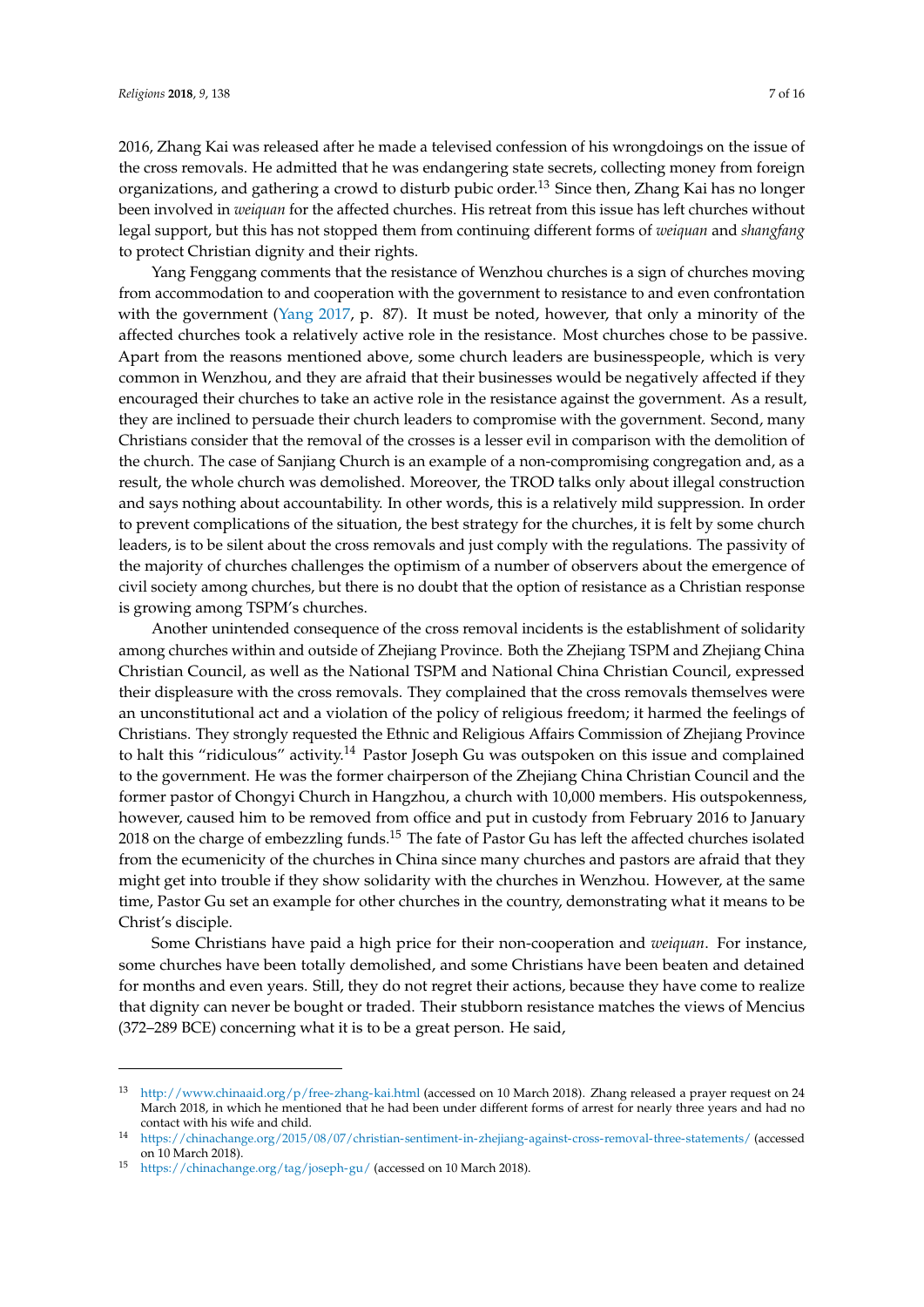To dwell in the wide house of the world, to stand in the correct seat of the world, and to walk in the great path of the world; when he obtains his desire for office, to practice his principles for the good of the people; and when that desire is disappointed, to practice them alone; to be above the power of riches and honors to make dissipated, of poverty and mean condition to make swerve from principle, and of power and force to make bend—these characteristics constitute the great man.<sup>16</sup>

## **5. Dignity as Virtuous Comportment**

Even though the government has not shown any sign of compromise on the cross removal, this does not mean that the dignity of Christians is totally dependent upon how they are treated. Rather, dignity also is expressed in how one sees, judges, and treats oneself. Dignity here is "the expression of a sublime disposition" [\(Rosen](#page-15-10) [2012,](#page-15-10) p. 35). In the following, we will explore the expression of the sublime disposition of the Christian community.

"Near the Cross" was one of the favorite hymns sung by Christians in China during the cross removal incidents. The lyrics are as follows:

Jesus, keep me near the cross, There a precious fountain Free to all, a healing stream— Flows from Calv'ry's mountain.

Refrain:

In the cross, in the cross, Be my glory ever; Till my raptured soul shall find Rest beyond the river.

Near the cross, a trembling soul, Love and Mercy found me; There the bright and morning star Sheds its beams around me.

Near the cross! O Lamb of God, Bring its scenes before me; Help me walk from day to day, With its shadows o'er me.

Near the cross I'll watch and wait Hoping, trusting ever, Till I reach the golden strand, Just beyond the river.

This hymn echoes the sentimental experience of Christians who have suffered from the incidents of the cross removals, but this has not reinforced the feeling of victimization. This hymn carries a message that the cross is not a humiliation, but a reflection of Christian dignity. This is a dignity that comes through bearing one's own cross, that is, suffering for the sake of Jesus Christ and God's Kingdom. This is not about religious fanaticism, as Dietrich Bonhoeffer explained that the life of Jesus Christ is that of the man living for others [\(Lawrence](#page-15-11) [2010,](#page-15-11) pp. 35–53). To be human is to be

<sup>16</sup> [https://en.wikisource.org/wiki/The\\_Works\\_of\\_Mencius/chapter06](https://en.wikisource.org/wiki/The_Works_of_Mencius/chapter06) (accessed on 10 March 2018).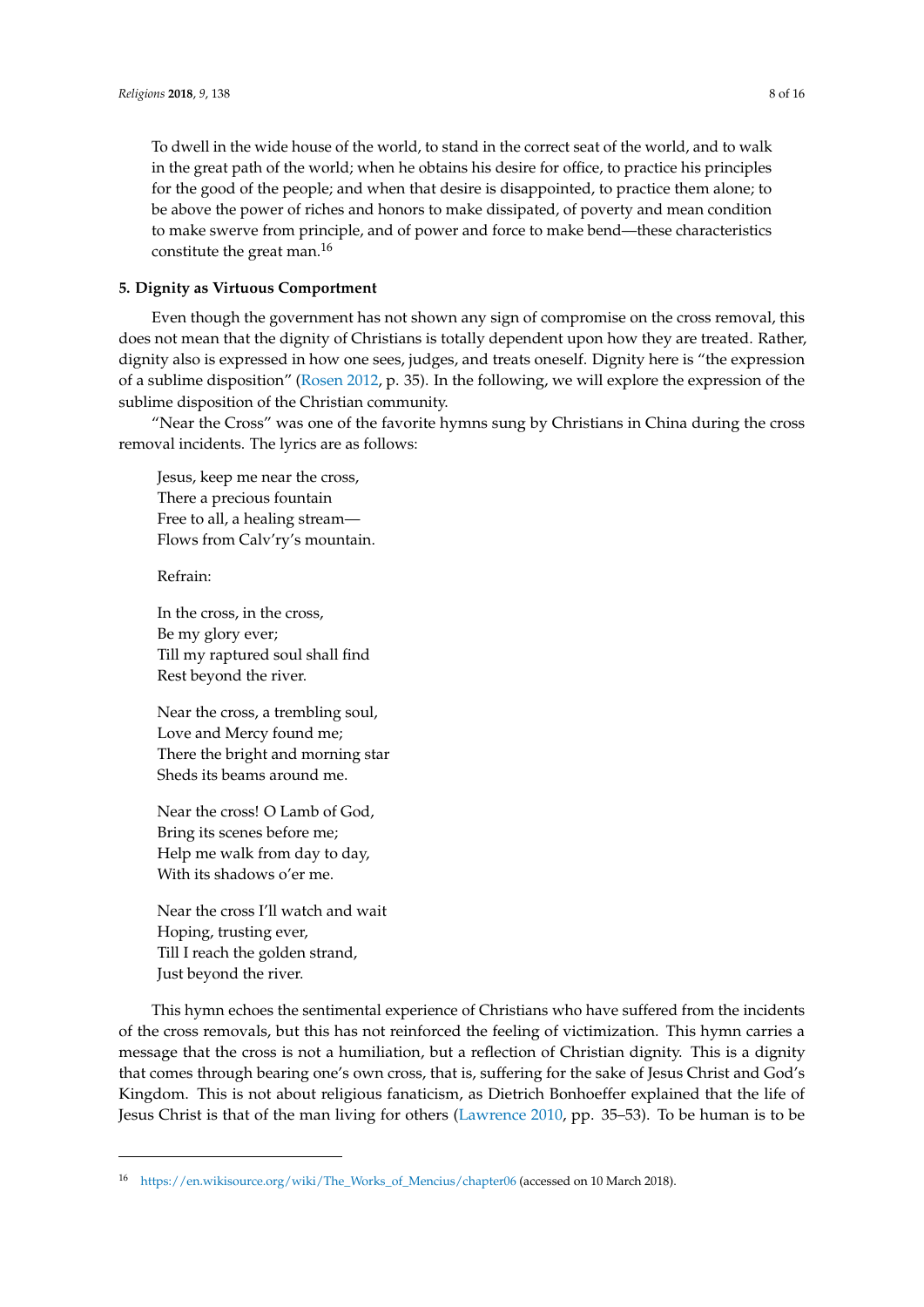from the cross removals in China. First, dignity is not only about the personal ability to control oneself and to determine one's own destiny, that is, autonomy, but it is also experienced in the nature of one's relationships with others, that is, how one is treated and how one treats others. Christians experience dignity in terms of being forgiven, loved, and healed by the cross of Jesus Christ. No matter how one's dignity is humiliated and denied, one's dignity in Jesus Christ will not be eliminated. A passage from the Bible was frequently quoted by Christians during the cross removal incidents:

[A] bruised reed he will not break, and a dimly burning wick he will not quench; he will faithfully bring forth justice. (Isa. 4:3)

The fundamental difference between the encounter with the government and that with God is that the former is marked by deception, violence, and domination, while the latter is characterized by truth, love, and graciousness. It is the latter that empowers Christians to not seek revenge against people who disgrace them, but rather to proclaim the gospel of forgiveness:

Jesus said, "Father, forgive them; for they do not know what they are doing." (Luke 23:34)

Following Jesus, Christians learn to forgive the cadres coming to demolish their crosses, for the cadres are ordered to remove the crosses, and they do not know what they are doing. Christian dignity is expressed in treating others in a dignified manner. This reminds us of Liu Xiaobo's Nobel Prize speech, *I Have No Enemies*—*The Final Statement*. He wrote,

Hatred can rot away at a person's intelligence and conscience. Enemy mentality will poison the spirit of a nation, incite cruel mortal struggles, destroy a society's tolerance and humanity, and hinder a nation's progress toward freedom and democracy. That is why I hope to be able to transcend my personal experiences as I look upon our nation's development and social change, to counter the regime's hostility with utmost goodwill, and to dispel hatred with  $love.<sup>17</sup>$ 

Liu's message corresponds to the message of the cross of Jesus Christ. It is in the cross that Christians see, judge, and treat themselves and others differently. On the one hand, Christians are the victims of the cross removal incidents. However, they can seek to avoid the tendency toward attitudes of victimization. On the other hand, they have the capacity to forgive their enemies and create an ambiance of mutual respect. They choose non-violence, not because it is a strategy, but because Jesus said, "Love your enemies", and Liu Xiaobo said, "I have no enemies."

Additionally, the cross in the Christian tradition represents the Christian way of living. This is not to justify any form of suffering, but a willingness and determination to suffer for a cause, that is, for others and for the Kingdom of God. This is a cause in which certain things mean more to Christians than others. By taking care of the things that are important to them, they develop a sense of "who I am" and "what I live for." This realization by Christians in a sense parallels the Chinese motto, "Morality is doing what is right regardless of what you are told." In the cross removal incidents, Christians take the cross seriously, for the Christian faith (and Jesus Christ) means more to them than other things in life. They do not regret being beaten, detained, unemployed, or even jailed due to their resistance to the injustice committed against them. The following biblical text is frequently quoted in Christian living:

<sup>17</sup> [https://www.nobelprize.org/nobel\\_prizes/peace/laureates/2010/xiaobo-lecture.html](https://www.nobelprize.org/nobel_prizes/peace/laureates/2010/xiaobo-lecture.html) (accessed on 10 March 2018).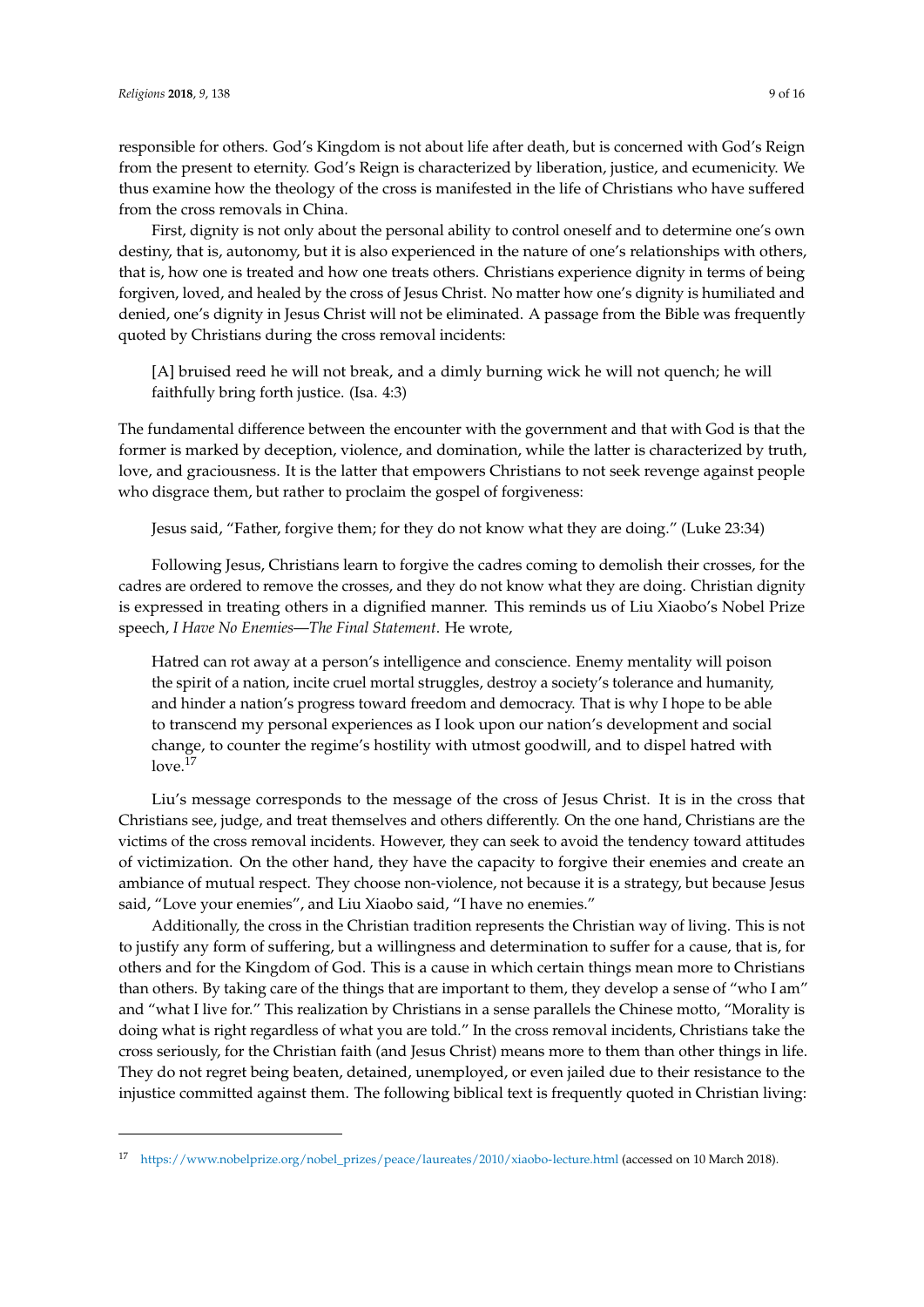Then Jesus told his disciples, "If any want to become my followers, let them deny themselves and take up their cross and follow me. For those who want to save their life will lose it, and those who lose their life for my sake will find it".

(Matt. 16:24–25)

An interviewee reflectively said,

I wish that I can have a better understanding of the meaning of [the fact] that Christ calls me to die for him. If the suffering and death of some Christians can calm down the campaign of the cross removals and help our country to move to the rule of law in all areas of life, I am prepared for it. May God strengthen me.

One may disagree with Christians' strong commitment to their faith, but it is mistaken to condemn the way Christians act to protect the cross as a kind religious fanaticism. "Fanaticism can be defined as overenthusiasm and zealousness. This overenthusiasm may cross all bounds of reason and may tend to become wild and dangerous" [\(Engineer](#page-15-12) [1997,](#page-15-12) p. 701). Fanaticism is a human psychological phenomenon found in politics, community, and other areas, and is not confined to religion only. Fanaticism is dangerous because it is manipulative, exclusive, and sometimes violent. In the cross removal incidents, the Christian resistance is not manipulative, exclusive, and violent. What they have shown instead is non-violence, tolerance, and forgiveness. The cross as a representation of the Christian way of living reveals that dignity is the expression of the sublime disposition of living for a cause. Ironically, the accusation of fanaticism against Christians could also be labeled against those who express profound commitment to the government, especially to those who turn a blind eye to the injustices perpetrated by the government. This is why the accusation of fanaticism against Christians holds no credence; the accusation works both ways.

Lastly, dignity is not an acceptance of finitude, but instead is living in hope. This is about spirituality. The cross is not just about suffering and crucifixion, but it is the cross leading to resurrection. It is the resurrection of Jesus that gives people hope to live in the midst of injustice and frustration, for they know that the exercise of power, even to the point of putting one to death, is not the final word. Resurrection says no to all kinds of determinism, fatalism, and stoicism. The cross stands for suffering, but it kindles hope in life. However, this is not to suggest that resurrection can only come through suffering. Rather, it is the belief that there is hope in hopelessness. The focus is not on how we can achieve hope, but it is in the resurrection of Jesus Christ that hope emerges and springs forth. Hope is defined by when we do not give in even though we are defeated. Hope is when we do not lose our heart for goodness even though we are powerlessness to transform injustice. Christians in their resistance to the government are not naïve to believe that they can finally prevent the cross removals. With hope, they resist; with hope, they accept the hostile reality. They accept their failures and defeats, but they do not lose hope in God's justice. In terms of spirituality, this is the dark night of the soul. A favorite biblical message that circulated among churches during the cross removals is as follows:

I consider that the sufferings of this present time are not worth comparing with the glory about to be revealed to us. For the creation waits with eager longing for the revealing of the children of God; for the creation was subjected to futility, not of its own will but by the will of the one who subjected it, in hope that the creation itself will be set free from its bondage to decay and will obtain the freedom of the glory of the children of God. We know that the whole creation has been groaning in labor pains until now; and not only the creation, but we ourselves, who have the first fruits of the Spirit, groan inwardly while we wait for adoption, the redemption of our bodies. For in hope, we were saved. Now hope that is seen is not hope. For who hopes for what is seen? But if we hope for what we do not see, we wait for it with patience. (Rom. 8:18–25)

Furthermore, William Lynch rightly said that "hope comes close to being the very heart and center of a human being" [\(Lynch](#page-15-13) [1965,](#page-15-13) p. 31).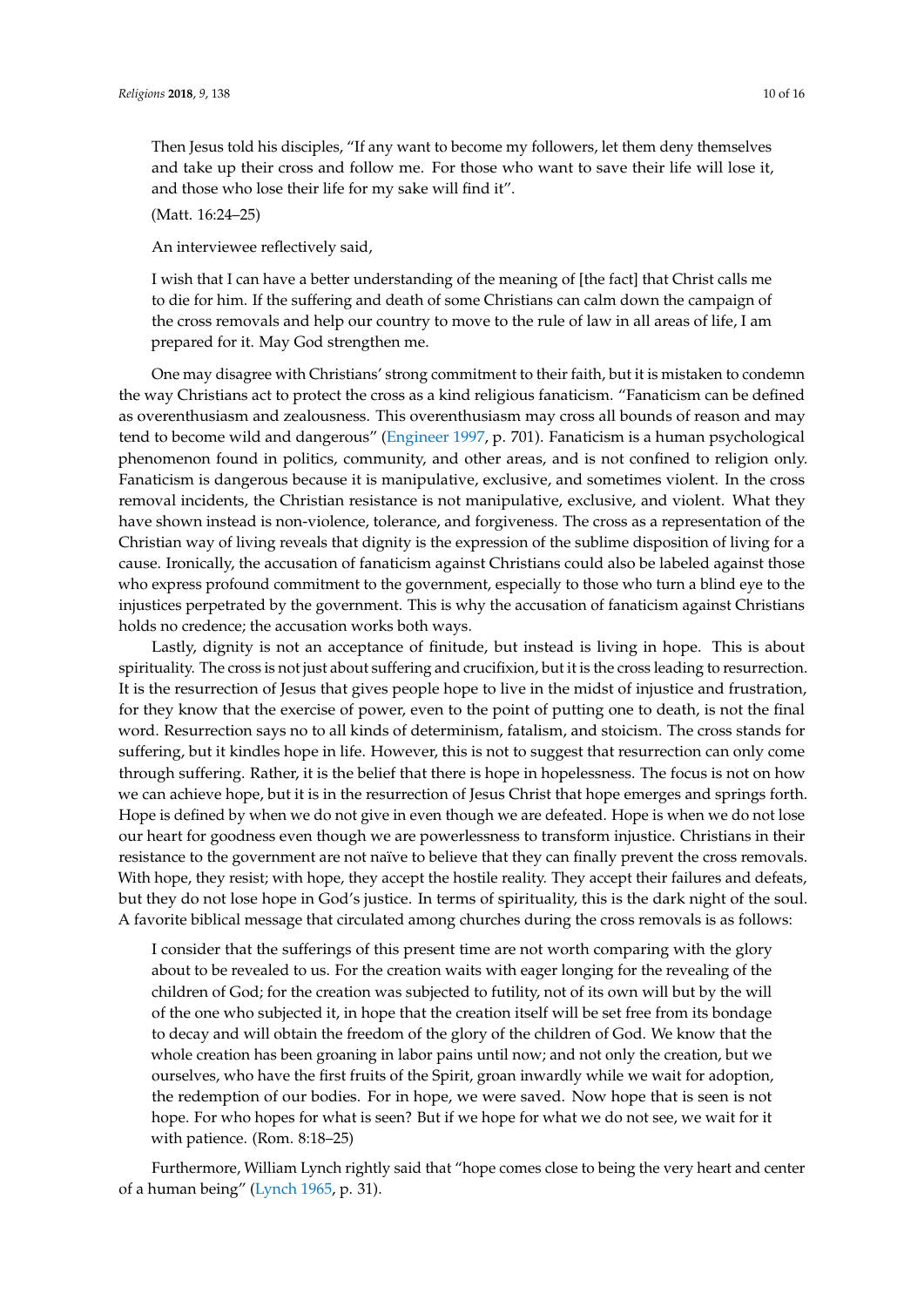Nevertheless, there is always a tendency to stress the essentially otherworldly among Christians. In fact, the theology of pre-millennialism is commonly found in Chinese churches. Social responsibility is less emphasized, as pre-millennialism considers that nothing can be done to improve social conditions. What Christians can do is to pray for divine intervention to rupture the historical process and bring about a radically novel state of affairs. Theologically speaking, Christians who are inclined to be passive in the cross removal incidents cling to the theology of pre-millennialism. Regarding the matter of hope, Ernst Bloch made a pertinent clarification in distinguishing between the proper imaginative activity of hope and mere fantasizing. "In the former, hope is often a stretching of the imagination way beyond the limits of what is currently possible. Imagination fuels the engines of our movement into the future. Mere fantasizing is a matter only of projecting our desires on to the blank screen of what may lie beyond" [\(Bloch](#page-15-14) [1986,](#page-15-14) p. 144). Real hope liberates and moves us forward while false hope entraps and leaves us where we began. In terms of Bloch's distinction, Christian hope should not be mere fantasy. However, there is a danger of the moralization of eschatology, in which it is believed that the Kingdom of God can be brought about by human action. Christoph Schwöbel reminded that "the Christian hope distinguishes the eschatological orientation of faith from the open future of humanity's own project, and this is the reason why we can hope that it will not be frustrated when human projects flounder" [\(Schwöbel](#page-15-15) [2000,](#page-15-15) p. 241).

Christians in their resistance have manifested some kind of sublime disposition, but we have to admit that many churches and Christians choose to comply with the TROD. This is not because they agree with the TROD but because they are under different forms of pressure from the government. If those who resist are virtuous, then those who have chosen not to protect the crosses publicly could be easily considered as weak, timid, and even unfaithful. As a result, dignity as respect-as-observance might create a sense of guilt among those who compromise and are bystanders to these incidents. This is very similar to the Donatist controversy in early Christianity. The immediate issue centers on whether the churches have the capacity to embrace Christians with different strategies and considerations. Since the church is a community of sinners, the core issue is not to build up a community of saints but to educate Christians that human dignity is an intrinsic value, that this should be respected and protected and to empower Christians to bear one's own cross.

#### **6. Rule of Law and Freedom of Expression**

This paper began with three questions to reflect on human dignity in practice: How did the Chinese authorities treat Christians? How did Christians respond to the Chinese authorities' treatment? How did Christians see themselves, taking into account the treatment of the Chinese authorities? After reviewing these three questions, our next question is: What do the results of the investigation of these questions enable us to learn, as a reflection on human dignity in practice in China?

At its fourth plenary session of the 18th congress in October 2014, the Chinese Communist Party leadership passed a reform plan on the legal system.<sup>18</sup> It presented an ambition to build a system of rule of law in the country. In reality, the legal reform does not change the fundamental nature of the Chinese legal practice, that is, rule by law. The TROD is a test case. Whether the TROD conforms to the provision articulated in Article 19 of the International Covenant on Civil and Political Rights (ICCPR), in which the Chinese government is a signatory, is something worth evaluating. (Please note that the ICCPR is not legally binding for the Chinese government unless the government ratifies it.) The ICCPR, specifically Article 19, states,

1. Everyone shall have the right to hold opinions without interference.

<sup>18</sup> [https://www.huffingtonpost.com/zheng-yongnian/rule-of-law-china-crackdown-lawyers\\_b\\_9238644.html](https://www.huffingtonpost.com/zheng-yongnian/rule-of-law-china-crackdown-lawyers_b_9238644.html) (accessed on 10 March 2018).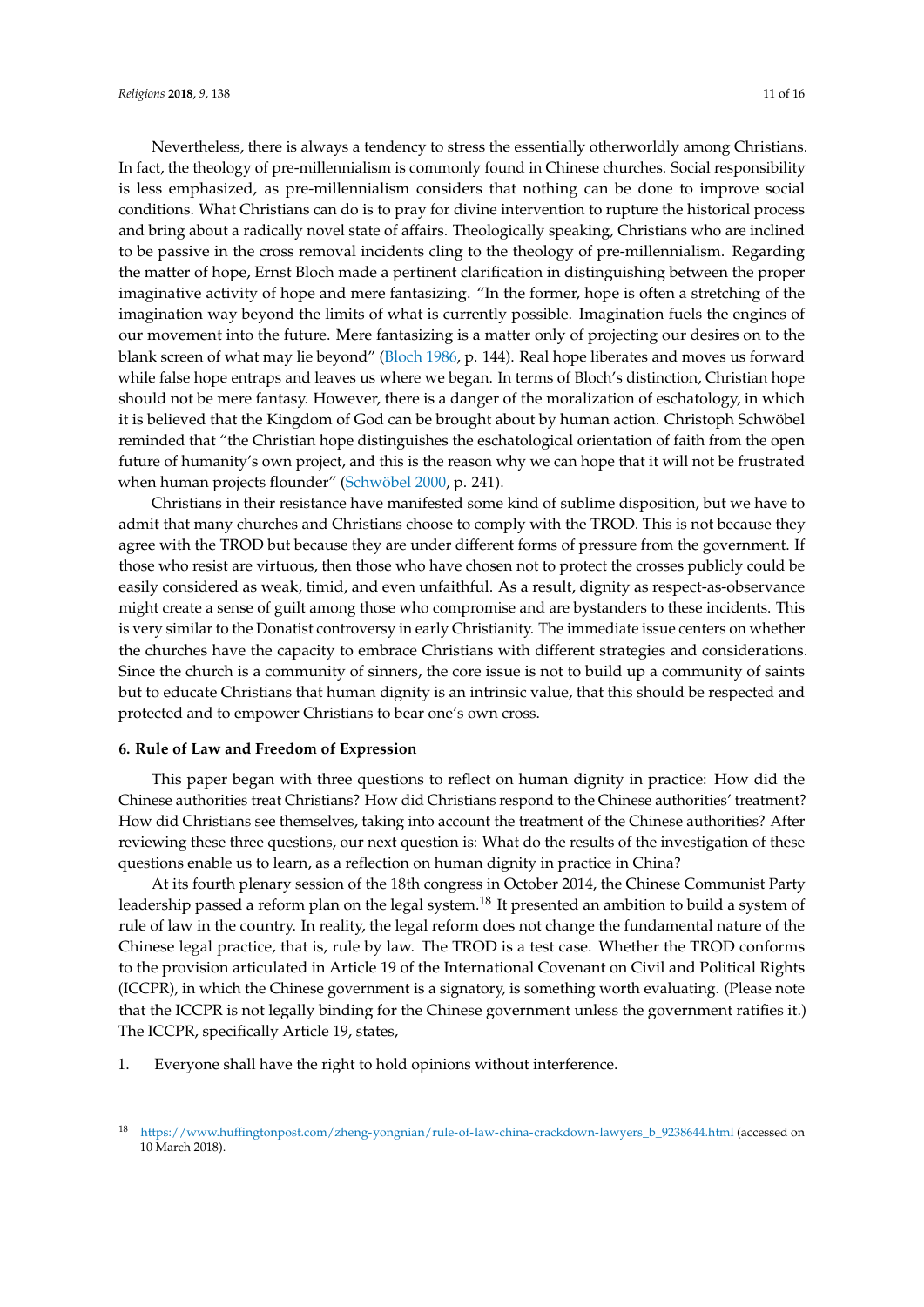- 2. Everyone shall have the right to freedom of expression; this right shall include freedom to seek, receive, and impart information and ideas of all kinds, regardless of frontiers, either orally, in writing, or in print, in the form of art, or through any other media of his choice.
- 3. The exercise of the rights provided for in paragraph 2 of this article carries with it special duties and responsibilities. It may therefore be subject to certain restrictions, but these shall only be such as are provided by law and are necessary:
	- (a) For respect of the rights or reputations of others;
	- (b) For the protection of national security or of public order or of public health or morals.

Freedom of expression in Article 19 is not only about freedom of information but also about the individual and collective right of the expression of freedom. As such, the cross is the form of expression exercised by the Christian community. The cross removals themselves are a violation of Christians' freedom of expression. However, the government argues that it is legal to demolish crosses, for it is in accordance with the law; however, according to the ICCPR, any law overriding freedom of expression has to be subject to Article 19.3 (a) and (b). The government may argue that it has received complaints against rooftop crosses from *fengshui* (cosmic harmony) believers who claim that the crosses have damaged the local *fengshui* and that the damage of *fengshui* would affect the fate of the people [\(Wang](#page-15-2) [2017,](#page-15-2) p. 795). The government thus explains that the removal of crosses is to necessary bring society into harmony. First, although Wenzhou County is known as "China's Jerusalem", the number of Christians is estimated to be about 10–15% of the population. The rest of the population may not be happy with the crosses. Second, the belief of *fengshui* is commonly found among Chinese people, and it is understandable that the cross is seen as something foreign and incompatible with the existing *fengshui*, such as the local architecture, and that this disturbs the existing harmony. Third, the evangelistic zeal of churches sometimes may worsen the relationship with the local people. For instance, some churches advocate praying for the demolition of some ruined temples. Therefore, complaints about churches from the locals are not uncommon. Consequently, it seems that the government's argument conforms to Article 19.3 (a). However, the decision to remove crosses as an appropriate solution to social disharmony is entirely questionable, if not unreasonable, as it does not conform to the provision articulated in Article 19.3 (a); instead of creating an ambiance of trust and harmony, it creates distrust and hatred. Promoting dialogue is the best course of action in dealing with differences. It requires an invitation to all stakeholders to come together to negotiate—however, the government never consults the churches. Since the number of affected churches is about 1500, it is difficult to be convinced that *fengshui* is the major and real reason for the cross removals. In fact, the Chinese government does not take *fengshui* seriously, for it is condemned as superstition.

Additionally, Article 19.3 (b) states that public order and national security are justified reasons to restrict freedom of expression. In short, public order refers to the normal standards and operations of society. In the case of the TROD, the concern of public order should be understood in terms of protecting the safety and the wealth of the people as well as a fair use of land. In fact, the TROD states that its purposes are "promoting the new-style urbanization, improving the urban and rural landscapes, optimizing the human environment for residence, and building a beautiful Zhejiang." These purposes are grand and impressive, but they have nothing to do with public order.

Another seemingly justified reason to restrict freedom of expression is national security. Yet, the question remains: in what ways could the crosses be considered threats to national security? We argue that the real issue is not the crosses, but rather freedom of religion and freedom of expression. It is quite well known that the Chinese government considers freedom of expression as a potential threat to its security. This is fully reflected in its censorship of the internet and media. For instance, Google, Facebook, and WhatsApp cannot be used or accessed in China. Moreover, the Chinese government has not changed its basic suspicions of religion. In Article 27 of the National Security Law of the People's Republic of China passed on 1 July 2015, it is stated that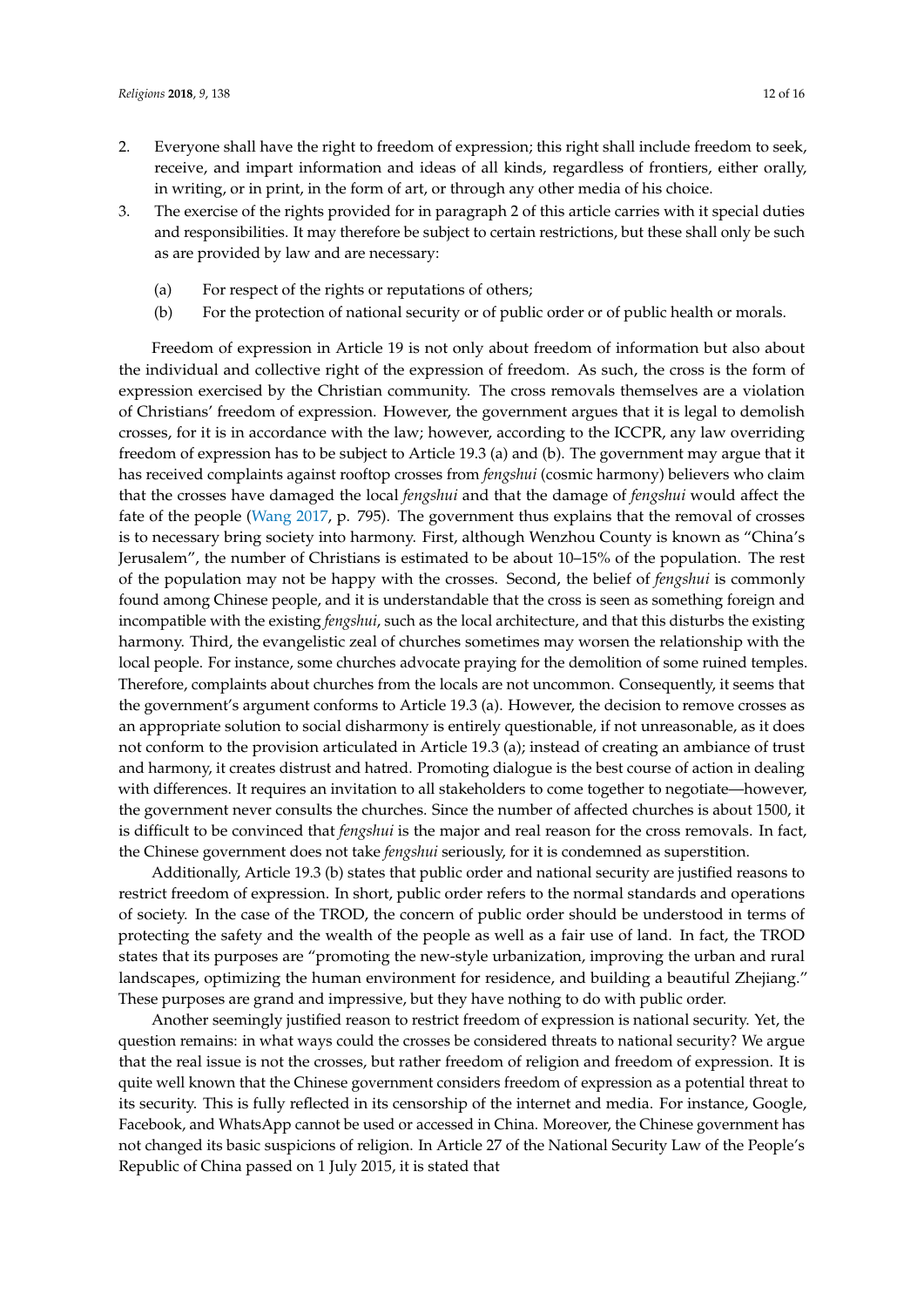The State lawfully protects citizens' freedom of religious belief and normal religious activities, upholds the principle of religions managing themselves, preventing, stopping, and lawfully punishing the exploitation of religion's name to conduct illegal and criminal activities that endanger national security, and opposes foreign influences' interference with domestic religious affairs, maintaining normal order of religious activities.<sup>19</sup>

Article 4 of the Revised Regulations of Religious Affairs in 2017 states that among the many perils posed by religion are dangers to "national security and public health, threats to ethnic and national unity, and the possibility of terrorist activities." Religion may also "violate people's civil and democratic rights, obstruct public administration, and invade public or private property." First, the government considers that religion always has a tendency to have its own development without accommodating itself to Chinese socialism as well as the "Sinicization of Christianity." In addition, some members of the Chinese Communist Party are more tolerable to religion and this consequently weakens and softens the party and government's alertness to the penetration of religion. In order to prevent religious penetration, the government has taken a tight control and non-negotiable policy to handle religion. In an authoritarian government, national security is an excuse to restrict the activities of the imagined enemies more than something truly dangerous to the country.

It is not to be denied that there are illegal constructions of churches, but any law should give high priority to ensure the respect and protection of freedom of expression. Obviously, the TROD gives no justified reason to override freedom of expression. Moreover, the case of the cross removals reflects that the Chinese legal system is far from meeting the basic standards of the rule of law, that is, the protection of human rights. What the Chinese government emphasizes regarding the importance of the rule of law is actually rule by law.

## **7. Human Dignity and the Notion of Face (***Mien-Tzu***)**

During the time of the implementation of the TROD, there were ongoing formal and informal negotiations among the government, local cadres, and churches. Some local cadres spoke to the churches,

Don't resist the cross removal. Give us face (*mien-tzu*) and be cooperative so that we can have a good report to the senior. In return, we will not make you suffer too harshly and will give you face on other occasions.

On other occasions, some local cadres said,

We normally would not interfere with the practice of the churches. But if they do not give us face (*mien-tzu*) by ignoring who the boss is, we will have to punish them severely.

What does it mean by giving face and losing face? How is this related to dignity? There are two Chinese words for face, namely, *lien* and *mien-tzu*. "*Lien* is something to which everyone is entitled by virtue of his membership in society and can be lost only though unacceptable conduct" [\(Ho](#page-15-16) [1976,](#page-15-16) p. 870). It focuses on the conduct of oneself. Though this has something to do with the inner qualities of the individual, the public image is the concern. *Mien-tzu* focuses on how one is treated by others in public. Those of lower social status are supposed to defer to those of higher social status, and those of higher social status maintain face by protecting low-status others [\(Hu](#page-15-17) [1944,](#page-15-17) p. 61). If those of lower social status do not give face to those of higher social status, those of higher social status have no responsibility to protect them. *Mien-tzu* is a reciprocal concept; however, in an asymmetrical relationship, those of higher social status do not need to give *mien-tzu* to those of lower social status. Both *lien* and *mien-tzu* are a kind of social control, as they are more related to one's position in a social

<sup>19</sup> <http://www.chinalawtranslate.com/2015nsl/?lang=en> (accessed on 10 March 2018).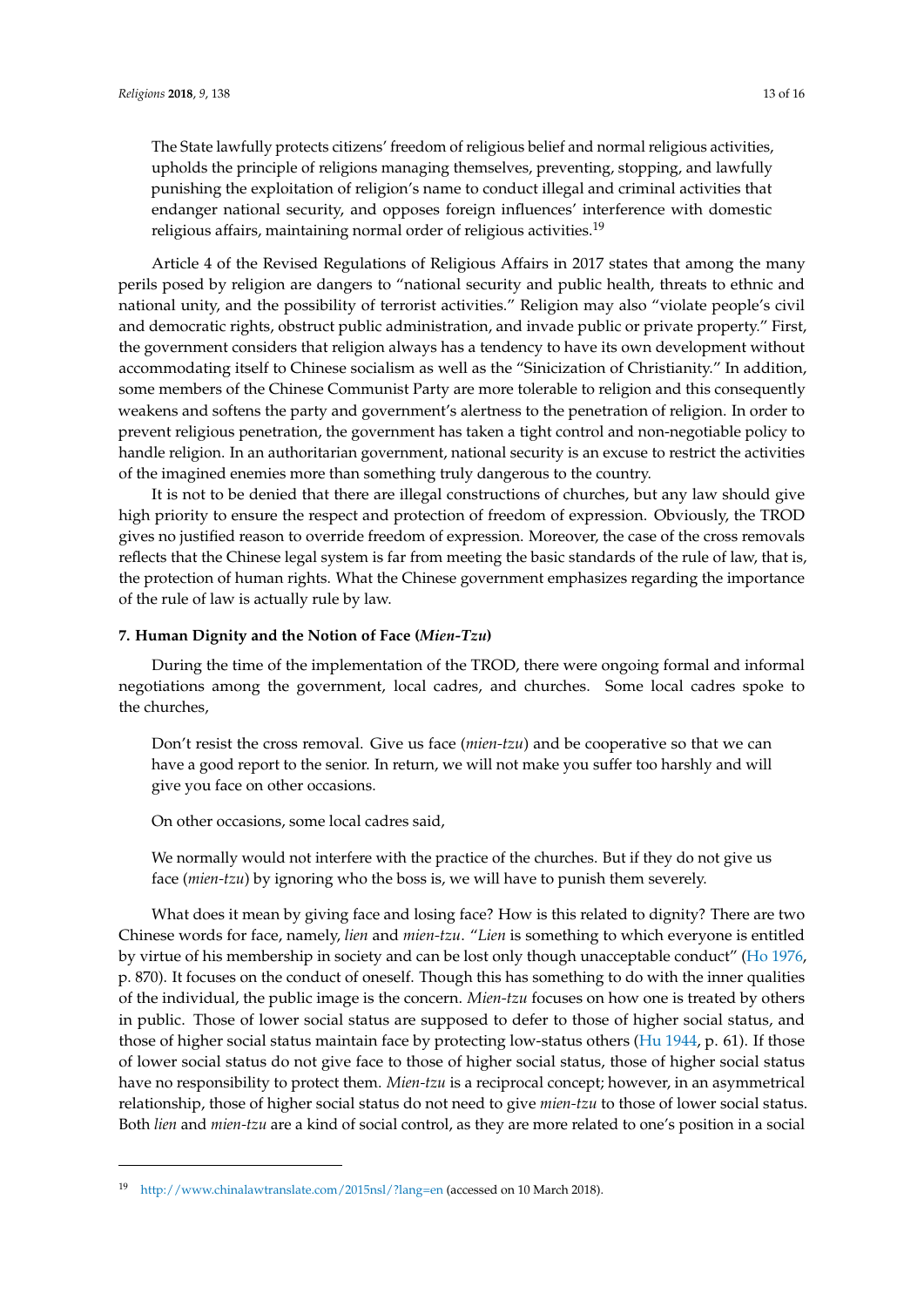system than to a personal attribute. Face puts a person under pressure to live up to others' expectations, but has little to do with dignity. *Mien-tzu* in particular would not help to build a culture of dignity characterized by self-worth, self-esteem, and respect of others. Nevertheless, there is always confusion between face and dignity in Chinese culture, and this confusion is a hindrance to the development of human rights consciousness. Here, we employ the cross removal incidents to explain this idea.

Like the national flag and national anthem of a country, the cross is the symbol of the Christian faith. This is why Christians consider the demolition of the cross as a grave violation against their faith. It is an act of disrespect to and humiliation of the Christian faith. In an interview, a pastor from one of the affected churches said,

The cross is the symbol of our faith. The forced removal of the cross is a humiliation of our faith and disrespect to the glory of our God.

I am not concerned about the stone cross, but it is my conscience calling me to stand up against injustice.

His words were echoed by other Christians. In another interview, a church leader said,

The cross is not our faith, but an icon of our faith. Why does the government play with our cross? Starting from the end of last year [2013], there are no more lights on the crosses. And starting from this year, most crosses have been demolished. Undoubtedly, this is a challenge to our faith, and also a humiliation.

How are the cross removal incidents to be interpreted?

The Chinese government would not consider the cross removals as a violation of human dignity. Its concern is whether the churches give *mien-tzu* to the government, that is, obedience, for the churches belong to a lower social status and have no power to bargain with the government. Christian resistance to the government would not be positively seen as an exercise of their right to protect themselves, but rather as an offensive act against the government. According to the logic of *mien-tzu* culture, compliance and persuasion, instead of resistance, is the appropriate response of those of lower social status to those of higher social status. This explains the reason why the government officer said, "If you [the churches] do not give us *mien-tzu* by ignoring who the boss is, we will have to punish you severely." Once those of lower social status accept the logic of *mien-tzu* as the basic foundation of relationships, resistance to injustice would not be considered as an option, for this would be seen as an inappropriate and disgraceful act to those of higher social status. It cannot be denied that a number of churches choose to comply with the TROD because they consider that giving *mien-tzu* to the government is the best way to protect their interests.

On the other hand, is it possible that the purpose of Christian resistance is to retain *mien-tzu*? *Mien-tzu* is related to one's position in a social system, and it does not make any sense for those of lower social status to care too much about their *mien-tzu*. Since the Christian churches do not have a high position in the Chinese social system, it is unreasonable to view Christian resistance as being for the sake of retaining *mien-tzu*. On the contrary, we suggest that their resistance is a response to the violation of their dignity. There is nothing wrong in the churches giving *mien-tzu* to the government, but the churches are aware that dignity cannot be traded off, and therefore Christian resistance is an appropriate response to the violation of Christian dignity by the government. It would be a long-term project to educate the public, however, to distinguish between dignity and *mien-tzu* to appreciate this point.

#### **8. Respect-as-Observance and Respect-as-Respectfulness**

One of the concerns of this paper is to illustrate that human dignity is not solely dependent upon how one is treated, but is also about how one treats others and how one sees, judges, and treats oneself. In fact, it is from individuals engaged in Christian resistance that we learn what human dignity is. The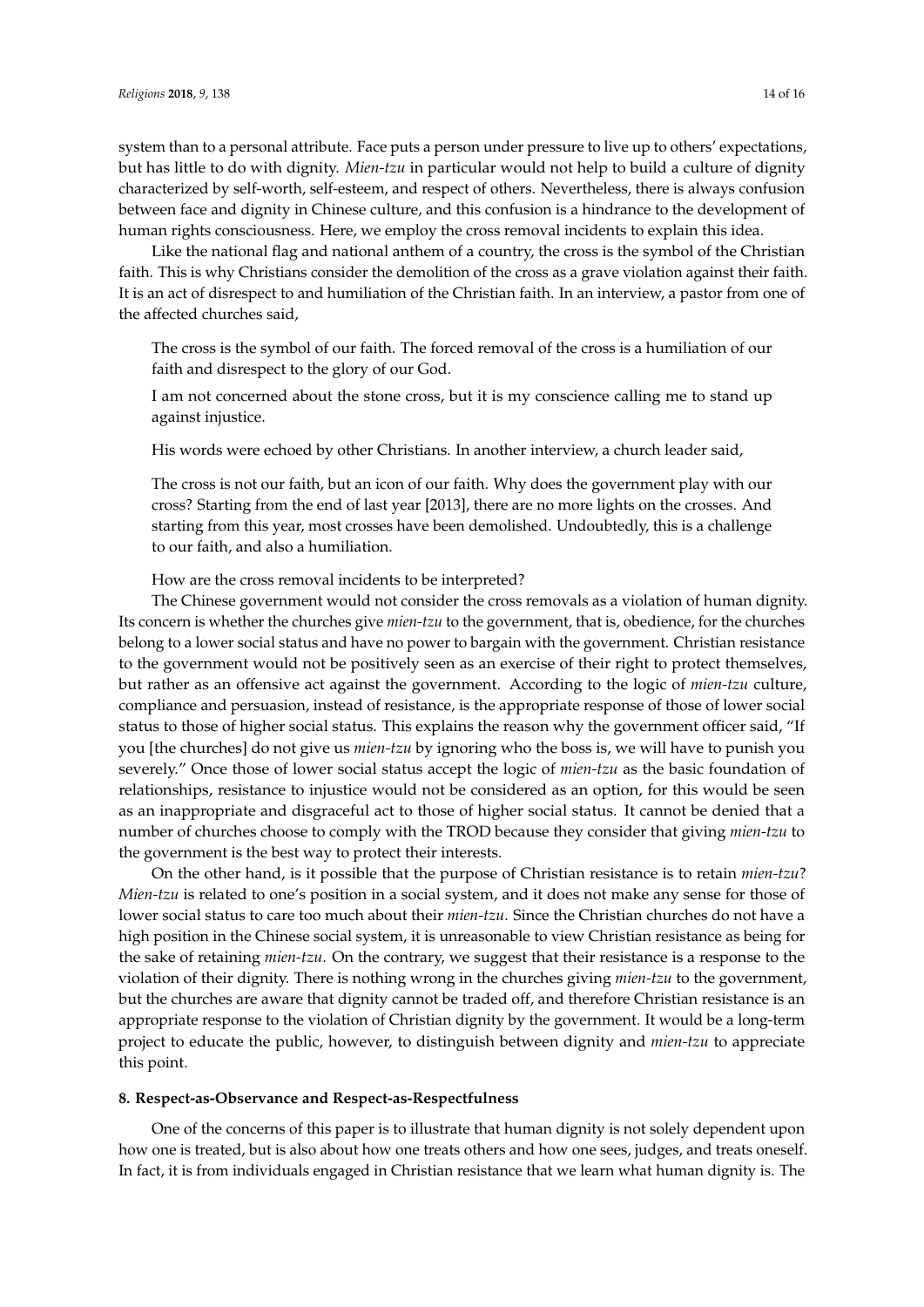Chinese government has a poor human rights record [\(Chinese Weiquan's Lawyers Concern](#page-15-18) [2016\)](#page-15-18),<sup>20</sup> but we witness people manifesting dignity as respect-as-observance in a world still encumbered by oppression and injustice. In this paper, they are the people protecting the crosses. Some have been beaten, some are in custody, and some are in jail.

Regarding the incidents of the cross removals, our concern is how the Christian community correlates their unjust experience to the understanding of human rights. Christians believe that all humans are created in the image of God, but sometimes they are not consistent in applying this belief to people of other faiths and people struggling for civil and political rights. For instance, many churches are hesitant to join the *Weiquan* Movement, for they consider them political. Moreover, they rarely work with local religions who are also the victims of the TROD. This reflects their lack of knowledge of human dignity as respect-as-respectfulness. However, their lack of knowledge of human dignity as respect-as-respectfulness is also the result of the strategy of the government to fragmentize social movements. As a result, almost all social movements in China are isolated, and solidarity is rarely formed within the public. This explains why there has been no large scale of social movement catching the wider social attention and participation since the Tiananmen Incident in 1989. Despite these unfavorable conditions, Laozi (570–470 BCE), in the *Dao De Jing*, reminds us that "a journey of a thousand miles begins with a single step." The concern and scope of Christian resistance in these incidents are limited, but they have unmasked the narrative of the empire and upheld the narrative of the Gospel. The narrative of the empire is characterized by violence, lies, and rule by law, while the narrative of the Gospel features a theology of the cross that reverses the value system of the narrative of the empire. Despite its powerful mechanism of domination, the government has no power to dismiss the narrative of the Gospel, not only because the narrative of the Gospel is lived in Christian resistance, worship, and service, but also because of the people acting as human witnesses to the narrative of the Gospel. It is dignity as respect-as-observance that enables us to have faith in dignity as respect-as-respectfulness.

## **9. Conclusions**

This paper seeks to examine human dignity in practice in China with reference to the cross removal incidents. The cross removals are not simply about illegal constructions. Rather, they have a clear political agenda, that is, to tighten the control of society. Churches under the TSPM are used to complying with the government, but there have been some changes among them in the cross removal incidents. Some have chosen to resist. The change is due to the fact that the baseline of Christian existence is being seriously challenged by the removal of crosses from their churches. In other words, their dignity is under threat. Even though the Christian resistance is confined to their sphere in terms of location and interest, their resistance not only provides the churches with a practical experience to reflect on what the church–state relationship should be, what Christian freedom and resistance are, and what Christian responsibility for society is, but it also unmasks the narrative of the empire, which is characterized by the Chinese rule of law and the culture of face. Christians have suffered a great deal in these incidents, but spirituality has emerged from it, embodied by non-violence and forgiveness, persistence in truth, and living in hope—resources to nourish human dignity as respect-as-respectfulness and respect-as-observance.

**Funding:** This research was funded by the Direct Grant from the Chinese University of Hong Kong, 4051036. **Acknowledgments:** The author would like to thank Weiya Chen and a number of anonymous interviewees. **Conflicts of Interest:** The author declares no conflict of interest.

<sup>20</sup> <https://www.amnesty.org/en/countries/asia-and-the-pacific/china/report-china/> (accessed on 10 March 2018).